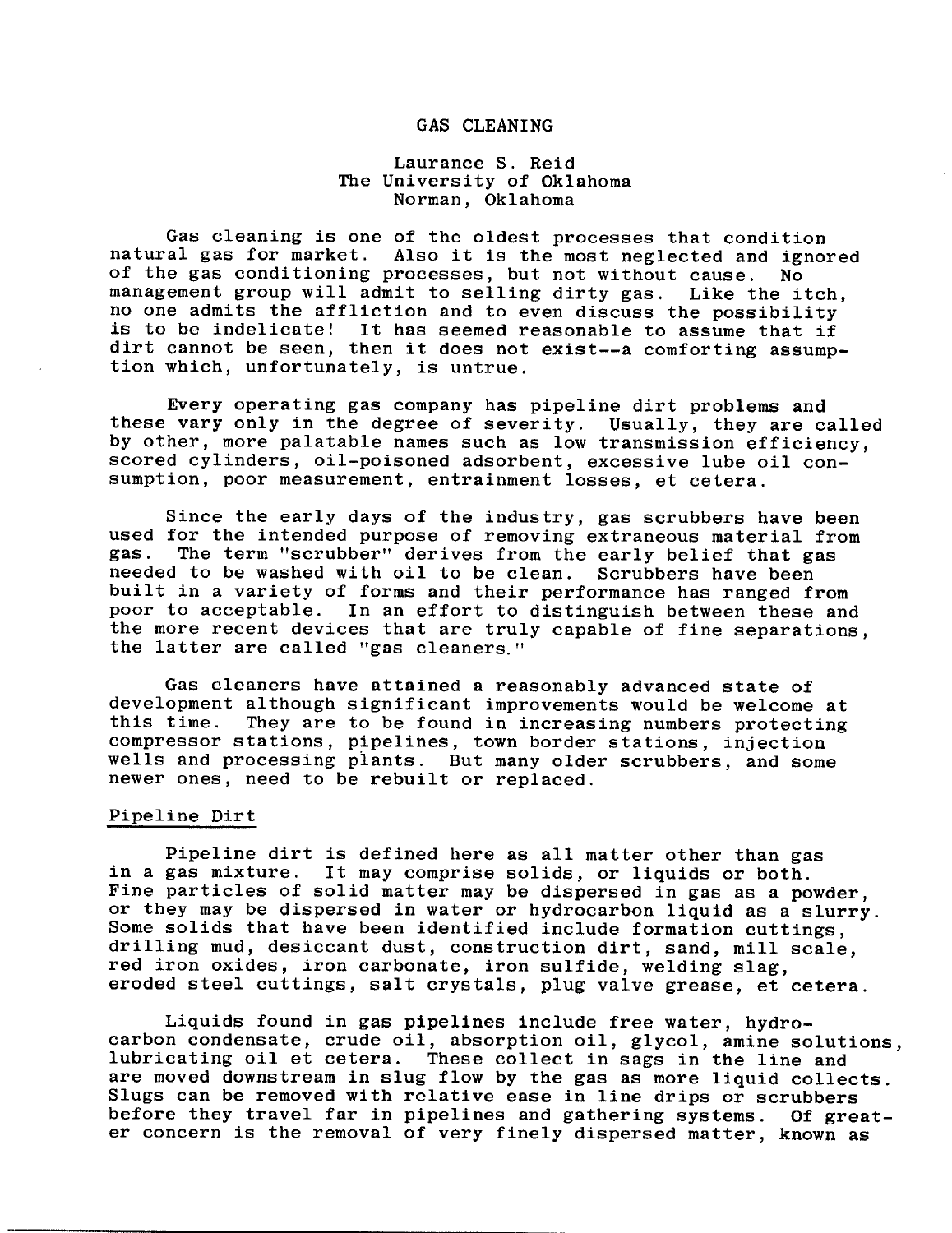"particulate matter", which is carried by a flowing gas stream. Dispersions of liquid particulates are often called "aerosols,"

The concentration of pipeline dirt in a flowing gas stream may be so small that it escapes notice. In well-maintained pipeline systems, dirt may move at a rate of two pounds per million standard cubic feet. So a major pipeline system handling one<br>billion cubic feet per day would move one ton of dirt. In severe billion cubic feet per day would move one ton of dirt. cases, the dirt content may range upward to 400 pounds per million cubic feet. Dirt movement is continuous and its concentration varies as system loads change. Pipeline operating techniques often include on-stream "pigging" to maintain maximum flow efficiency and this is backed by adequate scrubber capacity at receiving, compressor and border stations. However, substantial quantities of very small particulates pass on through most of these devices to accumulate in distribution systems and create one of the industry's most vexing problems.

Pipeline dirt problems are easy to ignore because fine parti-<br>e matter cannot be seen with the naked eve. Yet these matericulate matter cannot be seen with the naked eye. als are the cause of such difficulties as broken compressor valves, scored cylinders and rods, low transmission efficiency, poor measurement, erosion of regulators, fouled appliance controls and plugged pilot lights. Unfortunately, no method has been developed for absolute measurement of the particulate content of a flowing gas stream despite sustained efforts by the American Gas Association, operating companies and manufacturers. Evaluation of gas cleaner effectiveness depends on operating records and a variety of relative measurement methods that have never been standardized and are subject to question.

#### Particulate Size and the Micron Scale

In order to grasp the pipeline dirt problem, a realistic concept of the size of particulates is necessary. Here the micron scale is useful. One inch equals 25,400 microns and one millimeter equals 1000 microns. Rarely is it possible for the human eye to see a particle that is ten microns in diameter without using a good magnifying glass or microscope.  $(2)$ 

An average strand of hair is approximately i00 microns in diameter. A No. 200 sieve mesh will pass a 74-micron particle while a No. 400 mesh sieve will pass one of 37-micron average diameter. White blood cells of humans average 25 microns diameter while red blood cells are slightly less than eight microns diameter. Particulates larger than l0 microns in diameter are said to be coarse. Smaller sizes are called "fine" particulates.

Fine particulates may accumulate in sufficient quantity to be seen as a cloud because, in aggregate, they reflect light. Tobacco smoke is a common example of a dense dispersion of particulates whose diameters range from 0.25 to 1.0 microns.

2C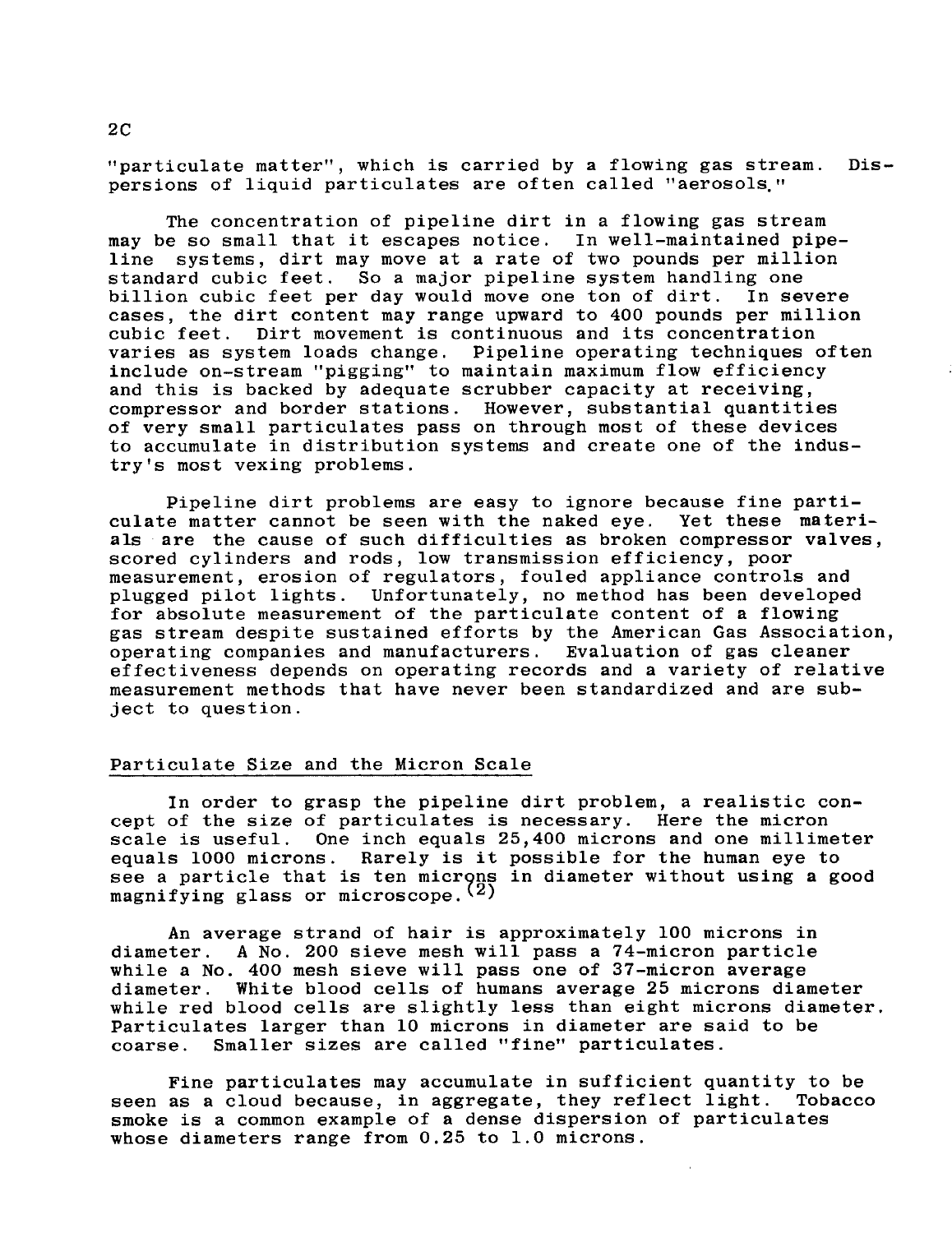With these criteria in mind, it should be noted *that* the best contemporary gas cleaners can remove virtually all particulate matter of 4-micron diameter and larger. Aerosols are more difficult to remove than solids and some recent advances in demisting techniques have reduced the diameter of particulates removed below 4 microns. Pad-type or cartridge filters have capabilities in the order of 1.0 micron diameter and larger where dirt loading requirements are small and where no aerosols are present in the gas. While these figures may seem impressive, recent studies (4,6) on dust problems in distribution systems indicate that the size distribution of the particulate matter ranges from 0.5 to 2.0 microns average diameter. It follows that effective removal of particulate matter in this range must be the goal of designers and users of gas cleaning facilities.

### Mechanisms of Separation

Pipeline dirt is separated from flowing gas streams by several mechanisms which include gravitational settling, centrifuging, impingement, and diffusion (1, 10). Gravitational settling assists in the removal of large particles of pipeline dirt and it is augmented to a considerable degree by application of centrifugal force and centrifugation plays a significant role in causing fine particulates to impinge on collection targets such as fine fibres, wires and aerosols. Warner and Scauzillo (9) have shown that diffusion plays a significant role in the removal of aerosols classified as fine particulates. Ionization techniques have not been applied to natural gas cleaning because of safety considerations. Sonics have been employed to coalesce particulate matter in laboratory studies but no instance is known where this technique has been applied to cleaning pipeline gas.

In addition to the mechanisms listed above, filtration is a principal mechanism for removing solid particulates. However, filtering devices are not effective for removal of aerosols.

#### Contemporary Gas Cleaning Equipment

Contemporary gas cleaners may be classified into five basic types: gas-liquid separators, coalescer-separators, oil-bath scrubbers, centrifugal scrubbers and dust filters. All types may assume the physical form of a vertical cylindrical vessel, a horizontal cylindrical vessel or a sphere as dictated by the application and by the design details of the internals. The better versions of all types employ a primary separation section to remove the bulk of the coarse particulates and minimize the dirt loading on the fine separation stage in whatever form it may appear.

Basic differences in these five types are to be found in their fine separation stages. In gas-liquid separators, fine separation is effected by means of a highly efficient mist eliminator. In some forms, this mist eliminator may also function as a filter of sorts for solid particulates which, if allowed to accumulate in excessive amounts, may plug the element, make its primary function ineffective and, ultimately, result in its destruction.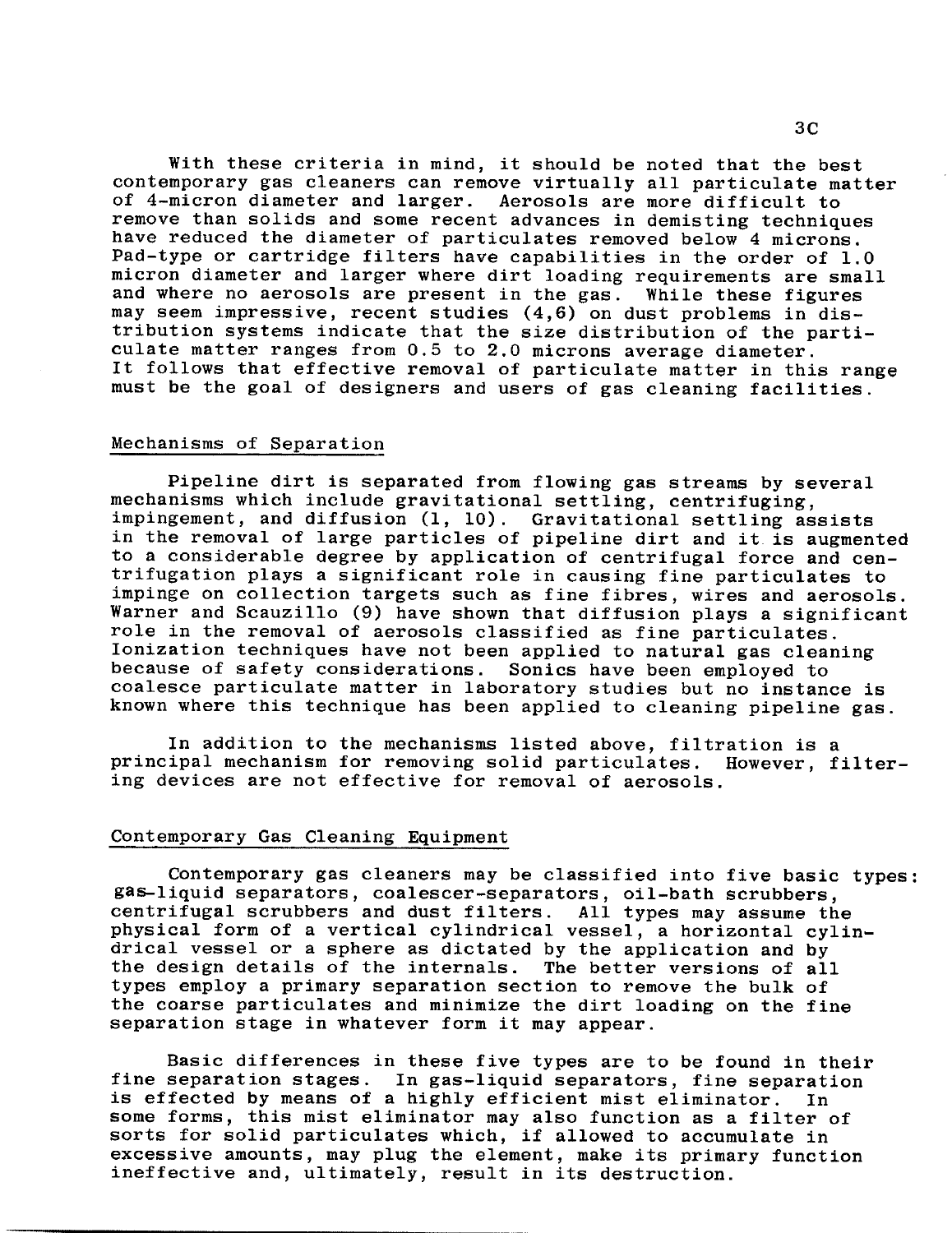In *coalescer-separators,* fine separation is accomplished by passing *the* gas through a high-density fibre mass at a velocity sufficient to impinge the fine aerosol on the fibres to form larger droplets which are blown off the downstream side of the coalescer. Larger diameter particles can be caught more effectively by the mist eliminator set downstream from the coalescer element. The coalescer may be either a fibrous pad or a replaceable cartridge. Most pads are removable and can be cleaned and returned to service. Cartridges can be back-flowed three or four times prior to replacement. Where solid particulate matter is present, either dry or in slurry form, the coalescer functions as a filter to remove this material but, unless removed, it will plug the fibrous mass, increase the pressure differential across it and, ultimately, result in its destruction. A recent development is the use of a blotting stage between coalescer and mist eliminator to unload the latter and increase its effectiveness (7).

Oil-bath scrubbers are one of the oldest forms still in use. They are designed to clean gas by impinging solid particulates on wetted surfaces *or* on aerosols whose average diameters are only slightly larger. The objective here is to make a slurry from the solids, to reject these by settling and to return the liquid to the contaet zone for recirculation. Since most scrubbers of this type are self-energized and are circulated internally, the oil employed rarely has opportunity to settle its dirt. Comprehensive tegts on scrubbers of this type have revealed that clean oil must be used if clean gas is to be produced (3). This is done best by an external circulating system which provides space and time for settling, followed by full-stream filtration of the liquid prior to its return to the scrubber. An effective oil-bath scrubber must have a highly efficient mist eliminator capable of rejecting droplets which contain solid particulates as nuclei. Because high liquid loading is inherent in the design of these units, mist eliminators are self-washing where clean oil is used but they must be substantial in area to accommodate these loadings.

Centrifugal scrubbers employ multiple cyclones in parallel to remove either solid or liquid particulates as small as four microns diameter under rated conditions of operation (3). Generally known as "Aerotec" tubes, these are relatively small and of standard size which can be semi-mass produced. Each comprises two concentric tubes. The top of the annulus is closed but gas enters the upper annulus via tangential inlets and flows centrifugally *downward* in the annulus at high velocity. Particulates are expelled from the lower end via a cone nozzle while the carrier gas turns 180 degrees and rises through the inner tube to discharge from its upper end. The vessel must be divided into three compartments by two diaphragms. Dirty gas enters the center *compartment,*  passes through multiple cyclones set in parallel, discharges its dirt into the lower compartment and the clean gas passes through the inner tubes to the upper compartment en *route to* the vessel outlet. Within the capacity range of the tubes, efficiency appears to be limited by re-entrainment of particulates smaller than four microns diameter. This device functions best where gas flow is constant at design capacity. At higher rates, pressure *drop* is د. معط<sup>ر ف</sup>عل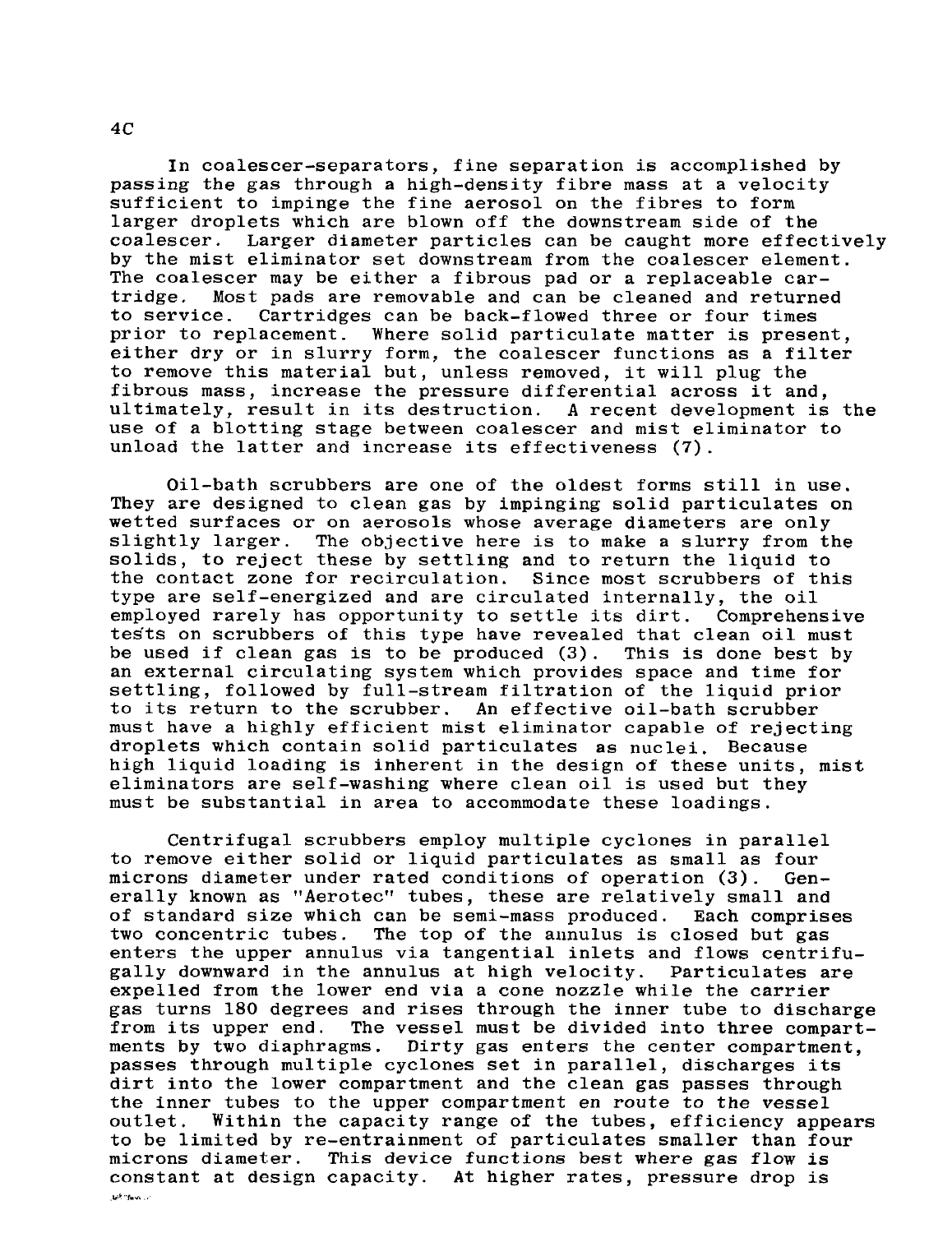excessive. At lower rates, efficiency declines rapidly. Units designed for removal of solid matter do not function well on aerosols and vice versa, because of density differences of the particulate phases.

Dust filters employ either fibrous cartridges or pads in pressure cases fitted with by-passes and quick-opening closures to facilitate rapid change of the filter elements. These are made of various materials such as molded fibre glass, felt, cellulose, fine wire and a wide variety of fine-stranded synthetic fibres, all reinforced by wire or by resin impregnation to minimize compaction and resultant pressure differential increase. In cylindrical cartridge form, radial flow is from outside to inside in most petroleum industry applications in order to present maximum filter cake area, maximum dirt-loading capacity and maximum resistance to rupture due to excessive pressure differential. In service, particulates penetrate the fibrous mass until they lodge and form the base of the filter cake that builds on the surface of the element. When flow is reversed to remove the filter cake and reduce pressure drop, the success of this operation depends on removal of the particulates that penetrated the fibres. Effectiveness declines with each successive back-flow operation until the filter element no longer responds and must be replaced. If solids are filtered from a slurry, they are more difficult to remove by back-flowing so the useful life of filter media is reduced where aerosols are encountered. The economic feasibility of dust filters depends on the *dirt* concentration of the gas and the dirt loading capacity of the filter elements. Applications are limited by the cost of filter replacements and the labor required to change them. High dirt loadings may dictate use of some other type of gas cleaner such as an oil-bath scrubber.

Some of the absolute filter papers developed for the Atomic Energy Commission have been used successfully in filter cartridges for service where solids loading is very light.

# Mist Eliminators

Mist eliminators are essential to all gas cleaners, except dust filters, and they must be selected and sized with care. Also, they are used to clean gas from absorbers and to minimize absorbent loss in gasoline plants, dehydrators and various gas treating plants.

The vane type mist eliminator is perhaps the oldest device still used by the industry since it has been available in various forms for more than thirty years. Gas passes through this element in a horizontal direction. Enclosed at the top, bottom and sides, the gas flows through multiple, narrow, vertically-disposed channels, each fitted with a series of alternating vertical vanes which project outward *into* each channel. Gas flows against the edge of these channels and the baffling effect causes flow to be reversed to pass around the edge. The centrifugal force generated causes the aerosol particulates to impinge on the wetted surfaces of the vanes. These form liquid films which drain by gravity into a sealed catch basin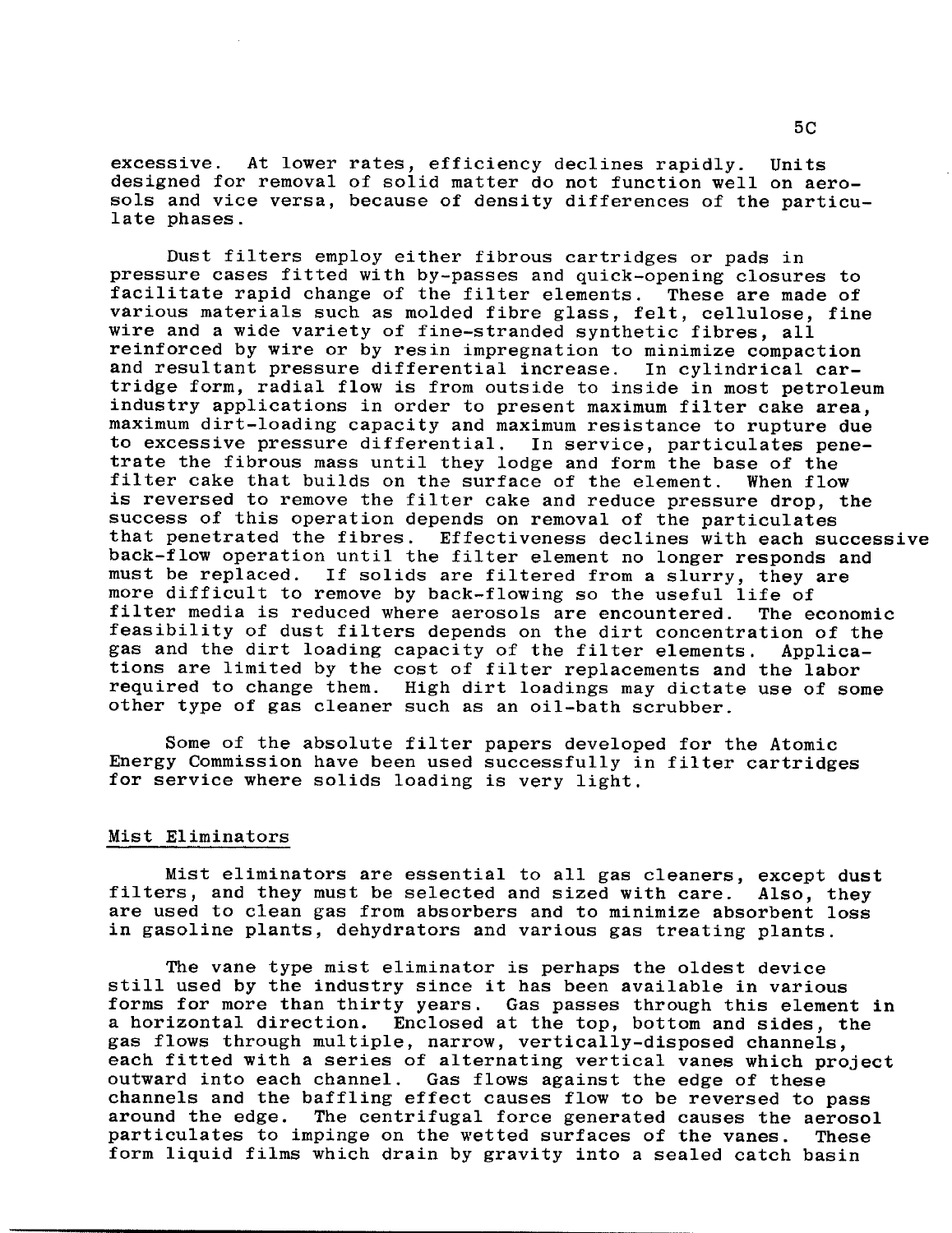at the bottom of the element whence it drains to the liquid reservoir<br>provided in the vessel. This device can be mass-produced in a variet This device can be mass-produced in a variety of unique forms. It is relatively inexpensive, and it has large capacity per unit volume of shell space occupied. It handles high liquid loadings quite well at pressure differentials of i0 inches of water or less.

It has some serious disadvantages. Rarely is it capable of removing aerosols whose diameters are less than 40 microns, so it cannot be considered effective in truly fine separations, even when used with a coalescer designed to produce droplets large enough to be caught by the vanes. Drop size decreases appreciably with flow rate both above and below the coalescer design rate where size reaches a maximum so that such a unit would be quite inflexible. Several instances are known where vane-type mist eliminators, located in suction scrubbers on reciprocating compressors, have broken up as the result of destructive acoustical pulsation causing serious damage to compressor cylinders.

Fibrous pads comprising a knitted and crimped mesh made from a wide variety of materials are generally recognized as the most<br>effective form of mist eliminator developed to date. Available in effective form of mist eliminator developed to date. carbon and stainless steels, as well as numerous other corrosion resistant metals, fibreglass and many synthetic yarns in various mixtures, these are knitted in a variety of patterns and the mesh is crimped before forming into pads of variable density, thickness and shape. Thickness may range from 4 to 36 inches. Pads may be rolled in circular form to fit vertical cylindrical vessels, or made into pads of other geometric shapes, all fitted with top and bottom grids to provide support and means for firm attachment. Density varies, as desired, from 3 to 40 pounds per cubic foot (5). Free volume ranges from 90 to 99.4%. Surface area ranges from 50 to 600 square feet per cubic foot. Wire diameter ranges from 0.003" to 0.011". Wire is used to reinforce glass and synthetic fibre masses of much finer strand diameters to prevent excessive compaction.

Capacity of fibrous mesh pads can be calculated from a special form of packed column flooding equation (5) to determine average free-space velocity at flowing conditions. This is divided into flow rate at flowing conditions to compute the surface area required. Effective performance range is from 30 to 110% of the rated capacity (5). For ultra-fine separations, this relationship must be refined to take diffusional forces into account (9).

The function of the fibrous pad is to provide targets whose diameters approach those of the particulates which must impinge the fibres. When impingement occurs, the resulting film flows downward to other fibre contact points where other *droplets* have drained, forming larger droplets more readily influenced by gravi-<br>tational forces. A single fibrous pad is both coalescer and mist A single fibrous pad is both coalescer and mist eliminator. Considerable quantities of liquid collect and are held in the lower layers of the pad to assist in the coalescing of aerosols carried into the pad from below. Excess liquid falls from the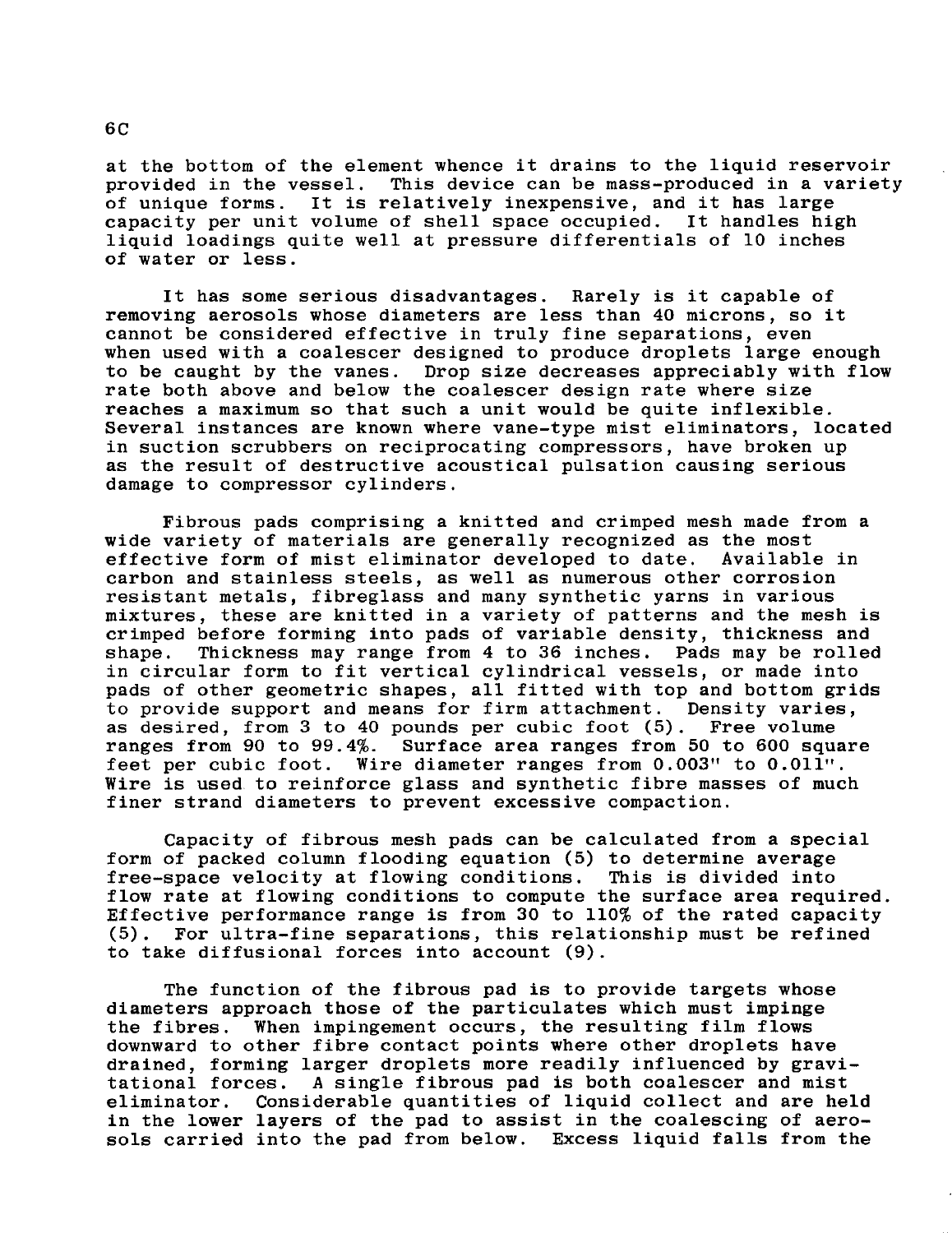bottom of the pad. The upper portion of the pad is quite devoid of liquid accumulations and it functions as the mist eliminator. For removal of free water, hydrocarbon condensates and light crude oil mists, a 6-inch pad thickness will provide excellent mist extraction. For glycols, amines and organic treating solutions, *greater* thickness and special materials are required, sometimes using two or *more*  In certain instances it may be desirable to separate two pads so that the first can function as coalescer while the second comprises the mist eliminator. As a rule-of-thumb, the coalescer pad would have half the area, or twice the free-space velocity, of the mist eliminator pad.

Configuration of a fibrous pad is very important if effective performance is to be achieved. It must be installed in horizontal position with gas flow upward through the mesh. applications and with the approval of the mesh supplier should a mist eliminating pad be installed in any other position. Numerous applications are known where fibrous pads are installed in a vertical plane with gas flowing normal to the pad in a horizontal direction. Unless this pad were unusually thick, (determined from vessel diameter, liquid loading and physical properties of the liquid) it will function solely as a coalescer that passes larger droplets of liquid through with the gas. In general, designs employing this configuration are incapable of fine separation.

Experience has shown that single fibrous mist eliminator pads that are properly designed and applied are capable of effecting removal of 4 to 6 micron aerosols. Multiple pad installations, particularly those with a blotting stage between coalescers and mist eliminators, are capable of 1 to 3 micron performance.

# Test Methods and Performance Evaluation

Inability to obtain an absolute measurement of the pipeline dirt content of a flowing gas stream is hindering the development of more effective gas cleaners and the evaluation of existing facilities. Many methods have been proposed. Some have been developed to a certain degree of usefulness including gravimetric methods, slide sampling and counting, and various photometric and light-scattering techniques. The greatest obstacle is the ability to analyze a total flow stream and measure its particulate content under flowing conditions, or to obtain a true sample of that stream and its contents. It is significant that the AGA Pipeline Research Committee suspended research on gas cleaning about five years ago pending solution of this problem. The solution still pends.

Meanwhile, a number of operating and manufacturing companies are proceeding to develop evaluation programs for gas cleaners. Currently, most of these are concerned with solids removal because these techniques are simpler (8). Evaluation programs for aerosol removal are being developed by the author. The objective is to devise interim test methods for evaluating gas cleaner performance and to make purchasing and application more effective.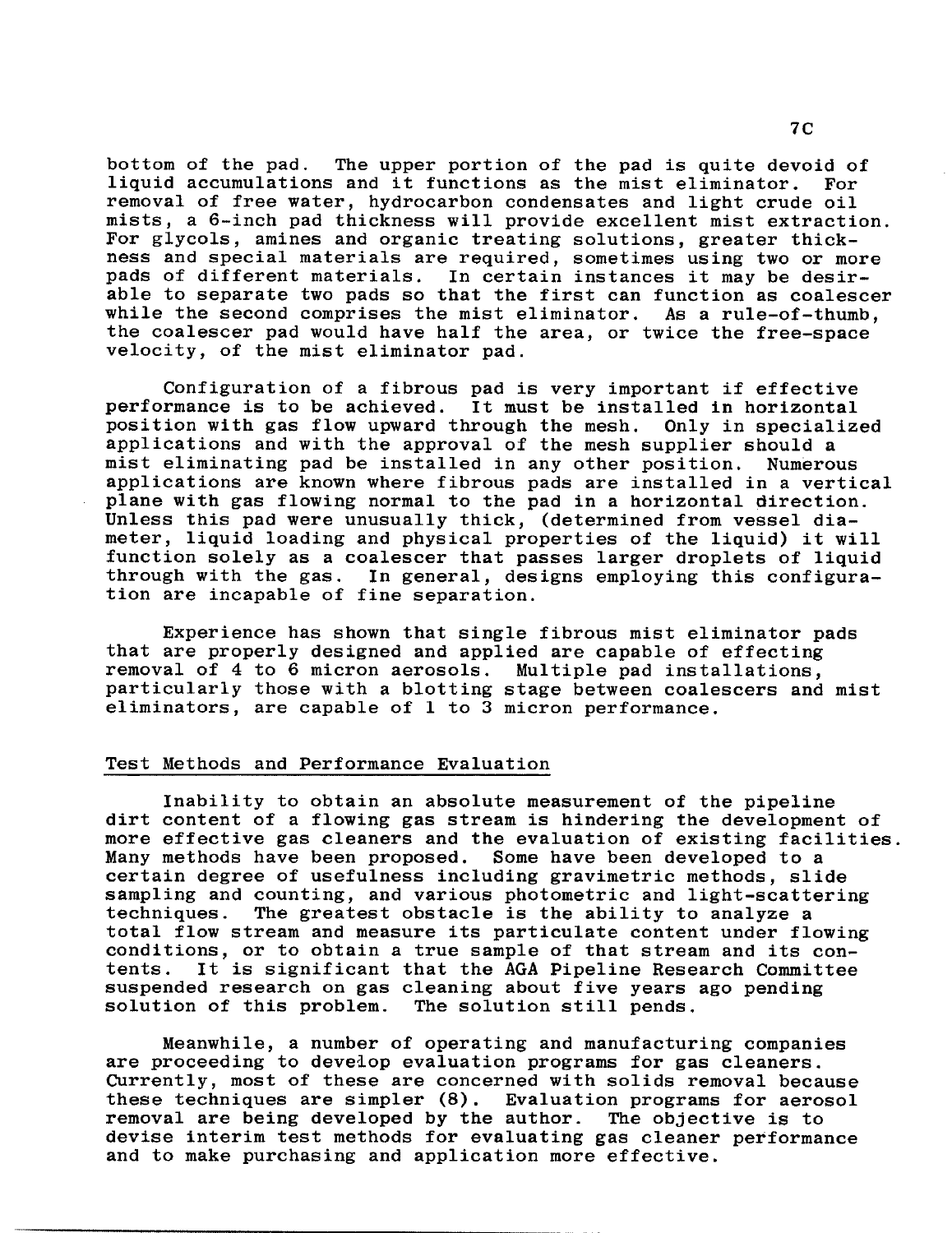In summary, it is urged that operating company management recognize that gas cleaning problems exist. The only variable is to be found in the degree of severity which may reflect the quality of operation.

Distribution companies deserve clean gas now and in the future but their problems today may have come to them twenty or more years ago. Elimination of pipeline dirt, be it liquid or solid, will continue to be an integral part of their operations but better gas cleaning practices now will abate this problem in the future.

An acceptable, uniform method for absolute measurement of the dirt content of flowing gas streams is one of the industry's most pressing needs. Efforts to achieve this objective deserve full support of the industry.

Operating companies should evaluate the effectiveness of their gas cleaners by tabulating operating records that reflect valve breakage, packing failures, rod and cylinder scoring on reciprocating compressors; burned blade tips on gas turbine drives, loss of efficiency on adsorption driers and quick-cycle hydrocarbon recovery units due to lube oil contamination, frequency and severity of crude oil contamination and salt accumulation in gasoline plants and gas treating systems, loss of transmission efficiency due to accumulation of lube oil and other pipeline dirt deposits in pipelines, absorption oil and lube oil consumption, frequency and nature of erosion in regulator settings, frequency and nature of measurement problems caused by pipeline dirt, and the frequency and nature of pipeline dirt problems encountered in distribution systems. Analysis of these data will provide many answers concerning the effectiveness of existing gas cleaners.

Before buying a gas cleaner, study the application with great care and make a special effort to give the designer the best design parameters available. These data will provide sound design and adequate performance at a reasonable cost.

Remember that, to date, there is no single gas cleaner design that is best for all applications. Recommendations and quotations should be studied and evaluated with care so that quality of performance is considered as well as price.

With equipment costs rising and deliveries uncertain, give thought to rebuilding older, inefficient gas scrubbers with new, efficient internals and realize appreciable savings in delivery time and cost. In some cases, no piping changes will be required so that additional savings can be realized.

Finally, it seems safe to predict that if the gas industry develops more interest in gas cleaning and demands better facilities, these will be forthcoming.